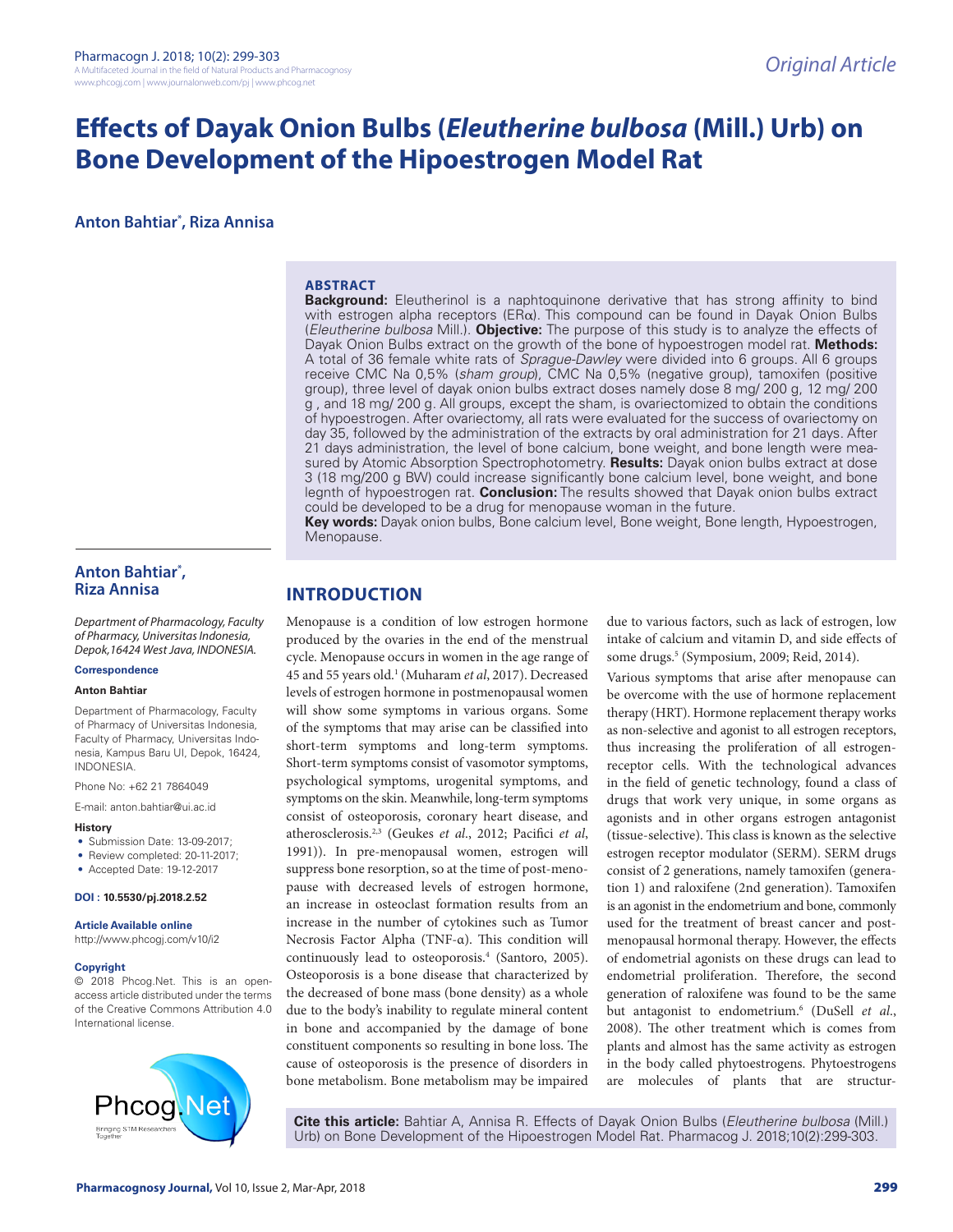#### **Table 1 : Animal treatment.**

| Group            | Number of<br>rats | <b>Treatment</b>                                                                                                  |
|------------------|-------------------|-------------------------------------------------------------------------------------------------------------------|
| <b>Sham</b>      | 6                 | Surgery without ovaries removal + CMC Na 0.5% 3 ml / 200g bw per oral                                             |
| Negative Control | 6                 | Ovariectomy + CMC Na 0.5% 3 ml / 200g bw per oral                                                                 |
| Positive Control | 6                 | Ovariectomy + tamoxifen dose 0.36 mg / 200 g bw in 3 ml of aquadest per oral                                      |
| OVX-Dose 1       | 6                 | Ovariectomy + 3 ml suspension of Dayak Onion bulbs extract dose 8 mg / 200 g bw in CMC Na solution 0.5% per oral  |
| OVX-Dose 2       | 6                 | Ovariectomy + 3 ml suspension of Dayak Onion bulbs extract dose 12 mg / 200 g bw in CMC Na solution 0.5% per oral |
| OVX-Dose 3       | 6                 | Ovariectomy + 3 ml suspension of Dayak Onion bulbs extract dose 18 mg / 200 g bw in CMC Na solution 0.5% per oral |

ally similar to endogenous estrogens. Phytoestrogens can directly bind to estrogen receptors (RE) and compete with endogenous estrogens, so they can have both estrogenic and anti-estrogenic effects. Phytoestrogens have these two properties and expected can be used as an alternative therapy for postmenopausal symptoms.<sup>7</sup> (Pearce, 2003).

One of the plants that containing compounds with estrogenic activity is the Dayak Onion Bulbs. Dayak onion bulbs is from Central Kalimantan.<sup>8</sup> (Amelia, 2014). This plant comes from the family Iridaceae which is empirically used to cure breast cancer.<sup>9</sup> (Bianchi, 1975). This is scientifically proved by *In silico* study in 2014 which states that Dayak onion bulbs contains derivatives of naftokuinon compound, eleutherinol, that antagonist in estrogen alpha receptors (ER-α) in breast.<sup>8</sup> (Amelia *et al.*, 2014). These compounds are expected selective and agonist in estrogen receptors in other tissues such as bone and blood vessels, so it can be used as an alternative therapy to treat postmenopausal syndrome. Therefore, further research is needed to prove the effects of Dayak onion bulbs scientifically on overcoming postmenopausal syndrome seen from the bone density by increasing levels of calcium, bone weight, and bone growth.

# **MATERIALS AND METHOD**

#### Plant Materials

Fresh bulbs were found and collected from Palu, Central Sulawesi, Indonesia and were identified by the Technical Service Unit of Biological Resources, Tadulako University, Central Sulawesi, Indonesia, with the voucher specimen number 65/UN.28.UPT-SDHS/LK/2016.

#### Preparation of plant materials

The 70% ethanolic extract of dayak onion bulbs are made by maceration by 70% ethanol solvent. The 5 kg of dayak onion bulbs was soaked with 1 liter of 70% ethanol solvent for 24 h, stirring was carried out for 3 h and then the stirred extract was allowed to stand for 24 h. Furthermore, all the obtained maserates were evaporated with rotary evaporator at temperature of 50°C to obtain a viscous extract.

### Animal Study

White female Sprague-Dawley rats that were used in this experiment were obtained from the Bogor Agricultural Institute (IPB), weighing less than 100 gs, 5 weeks of age as much as 36 individuals. Before treatment, the animals were acclimatized for 1 week in standard animal cages to adapt the rats to the new environment and reduce stress. During the acclimatization conducted, observation of the general state of test rats and weighing was done every day. Permission and approval for animal studies were obtained from ethics commitee in Faculty of Medicine, Universitas Indonesia. (Approval No. 44/UN2.F1/Ethics/2017)

#### Ovariectomy method

All groups except sham group performed ovarian removal process (ovariectomy). Before being ovariectomized, rats were weighed, then anesthetized with ketamine 120mg / kg body weight of rat intramuscularly. After anesthetized, rats were scaled around the surgical area (right and left dorsolateral,  $\pm 2$  cm above the groin, with a distance of  $\pm 1.5$  cm from the spine of  $2.5 \text{ cm}^2$ ). Incision in the surgical area (slightly indented into the body if held or 2 cm following the spine with a distance of 1.5 cm from the spine). Look for the ovaries (shaped like grapes and under the colon) then cut and set aside. Apply betadine to open wounds, sew the skin in 1 knot and outer skin 2-3 knots, then apply an antiseptic solution. After that, apply betadin to the stitch area. The same procedure is repeated to take the right ovary. Single cage is prepared for each mouse, dialed with tissue and clean paper. Ovariectomized rats are placed in a single cage that has been prepared. Apply wounded rats with povidon iodin. Keep the cage clean. The tissue layer in the rat cage are replaced daily to maintain the cleanliness of the cage during rat recovery.

#### Dosage and Treatment Duration

Selection of dose and duration of treatment provision is based on the results of previous studies. Dayak onion bulbs extract dose 8 mg/200 g bw was set to be dose I, 12 mg/200 g bw was set to be dose II, and 18 mg/ 200 g bw was set to be dose III.

#### Animal grouping and treatment

Research was conducted using 36 female rats that were weighed and randomly divided into six treatment group of 6 rats as follows: *sham*, negative control, positive control, negative control, dose 1, dose 2, and dose 3 as shown in Table 1. Successively, all 6 groups receive CMC Na 0,5%, CMC Na 0,5%, tamoxifen, bawang dayak bulbs extract at a dose 8 mg/ 200 g bw , bawang dayak bulbs extract at a dose 12 mg/ 200 g bw , and bawang dayak bulbs extract at a dose 18 mg/ 200 g bw . All groups, except the *sham*, is ovariectomized to obtain the conditions of hypoestrogen. After ovariectomy, all rats checked for ovariectomy success on day 35, followed by the administration of the test substance orally for 21 days on day 36. After 21 days administration, measured level of bone calcium.

# **EVALUATION OF PARAMETERS**

#### Rat tibia bone calcium

At the end of the experiment, all experimental animals were sacrificed with ether to remove the left tibia bone. Surgery is performed using a surgical tool by cleansing bone from tissue and fat attached. Then, cut from the knee joints to the rat ankle joints.The preparation process of the bone's sample that has been isolated is needed to be done first before doing the destruction process.The isolated bone was dried in a 100 °C oven for 3 h. After that, the bone is weighed. Then put it in a furnace with a temperature of 700°C for 4 h. Bones that have become white ash, crushed until smooth.The ash powder is then fed into the erlenmeyer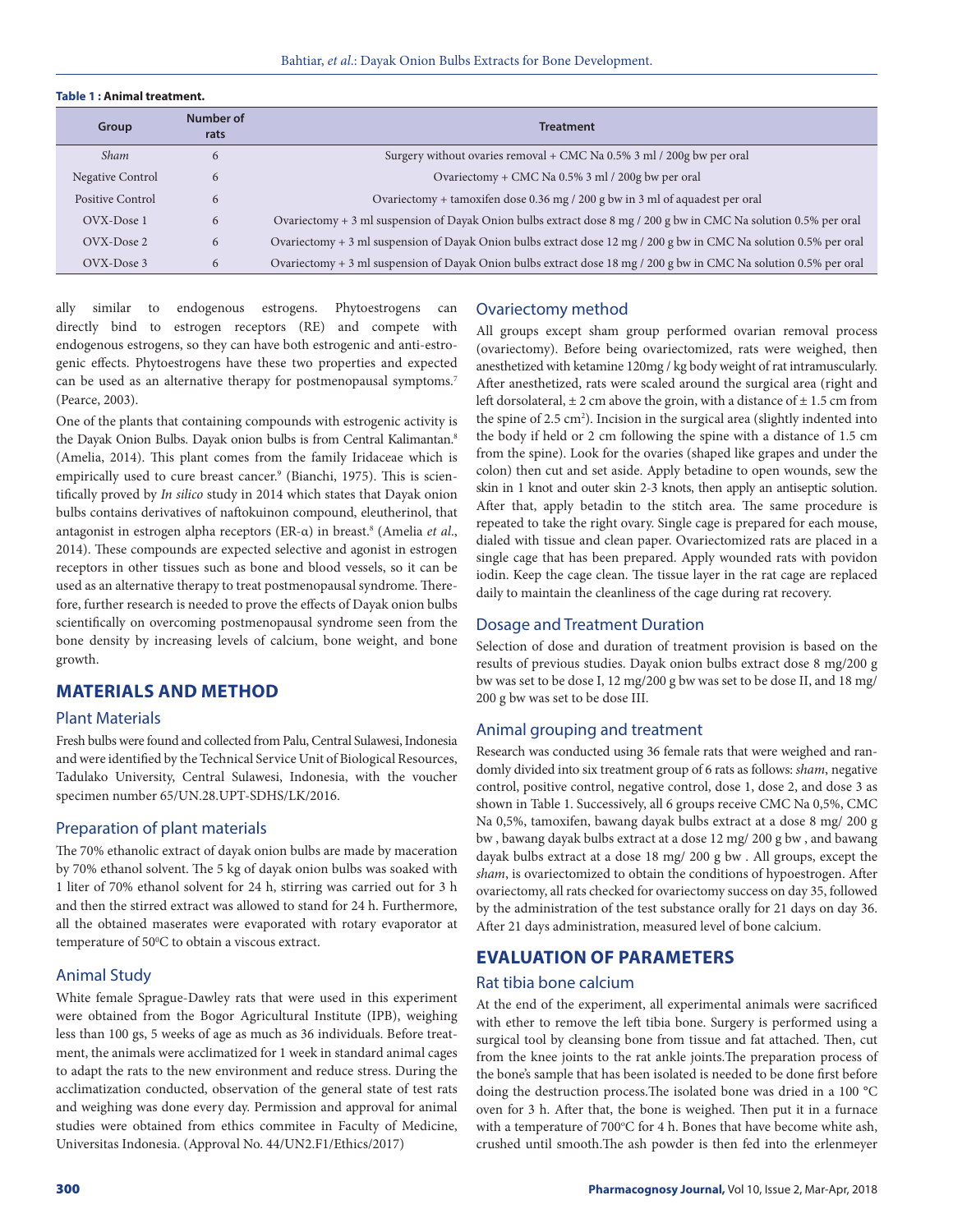

Chloroform:methanol (7:1). Black arrow indicated naphtoquinone. A. UV 256, B. UV 366, C. 10% KOH.

flask and dissolved in 20 ml of 25% HCl, then the solution is heated over the hotplate until the 25% HCL volume is reduced to ¼ gourd. Furthermore, 10% HCl was added as much as 20 ml, then reheated until 10% HCl volume was reduced to ¼ fill, then put into a 50 ml measuring flask. After that, the aquadest is added to 50 ml on the measuring flask, then filtered.Pipette 1 ml of main solution, put into a 100 ml measuring flask, sufficient with aquadest to 100 ml. Subsequently the test solution measured its calcium content with an atomic absorption spectrophotometer at a wavelength of 422.7 nm..

### The weight and length of rat tibia bone

The rat tibia bone is cleaned from tissue that attached and dried by oven at 100°C for 3 h. Furthermore, the bone is weighed using an analytical scale. After that, measured the length of each bone of each group.

#### Statistical Analysis

Data obtained from this work were analyzed statistically using SPSS. Analysis conducted were homogeneity (Levene test) and test of normal distribution (Shapiro-Wilk test). To see the relationship between the treatment groups, one-way analysis of variance (ANOVA) was conducted followed by an analysis of Significant Difference test (LSD). Differences between means will be considered significant at 5% level of significance i.e *P*<0.05.

# **RESULTS**

#### Extraction and Identification

Dayak onion bulbs were extracted in the Research Institute of Spices and Medicinal Plants of Indonesia by using maceration method. Fresh of bulbs as much as 5000 g yield 70% ethanolic extract of dayak onion bulbs as much as 188,7 g or has 3,77% of rendemen. By phytochemistry screening, the 70% Ethanolic extract of of Dayak onion bulbs contains : flavonoids, tannins, alkaloids, saponins, triterpenoids, and quinones. We also identified naphtoquinone content of the extract by thin layer chromatography and found that spot for naphtoquinone on the Rf 0.83 similar with the previous research as shown in Figure 1.

### Bone calcium level measurement

At the end of the treatment, all the rats in each group were sacrificed and removed their left tibia bone to determine the bone calcium level. The bone samples were measured by an atomic absorption spectrophotometer at a wavelength of 422.7 nm, and then the results can be seen in Table 3.

At the end of treatment, after cleansing of the attached tissue, the rat's tibia bone was dried at 100°C for 3 h. After that, the bone is weighed with analytic scales. The results of bone weight measurements can be seen in Table 3. Tibia rat length measurements were performed after the weight of the bone was weighed. The results of rat bone tibia length measurement can be seen in Table 3.

# **DISCUSSION**

# Extraction and Identification

Dayak onion bulbs were extracted in the Research Institute of Spices and Medicinal Plants by using maceration method because its simple, safe, and does not change the compounds contained. In previous study it is known that eleutherinol compounds can be drawn using methanol solvents (polarity 5,1).10 (Gallo *et al*., 2010). Thus, in this study we used solvent with polarity approaching methanol which is 70% ethanol (polarity 5,2). The choice of ethanol as a solvent is also based on the polar properties of ethanol so it is expected to attract the desired compounds, and also in terms of safety for animals and humans.

The 70% Ethanolic extract of of Dayak onion bulbs contains flavonoids, tannins, alkaloids, saponins, steroids / triterpenoids, and quinones. Flavonoid evaluation was done using Shinoda test by addition of Magnesium powder and 1 ml of concentrated HCl. Furthermore, amyl alcohol was added, shaken with strength, and allowed to separate. The final result is the formation of red or orange yellow color that indicates the presence of flavonoids.

Identification of tannin using reaction with 1% FeCl3 solution and resulted in a blackish-green color in the extract indicating the presence of a condensed tannin. The addition of FeCl<sup>3</sup> may react with one of the hydroxyl groups on the tannin.

Dayak onion bulbs extracts also positively contain saponins as indicated by the formation of foam during identification. This shows the presence of compounds that have the ability to form foam in water that hydrolyzed into glucose and other compounds. For alkaloid identification, dayak onion bulbs extracts gave positive results when the Mayer reagents were added, white precipitate was formed. Then, with bouchardat reagent, dayak onion bulbs extract gave positive results by the formation of brown precipitate, and the Dragendorf reagent characterized by the formation of orange precipitate.

Identify triterpenoids / steroids using Lieberman-Burchard reagents. Filtrate of dayak onion bulbs extract was added by Lieberman-Burchard reagent and yielded a red precipitate then turned into a blue green indicating the presence of triterpenoids / steroids. For the identification of the quinone, filtrate of dayak onion bulbs extracts were added 5% sodium hydroxide and resulted in a positive red color.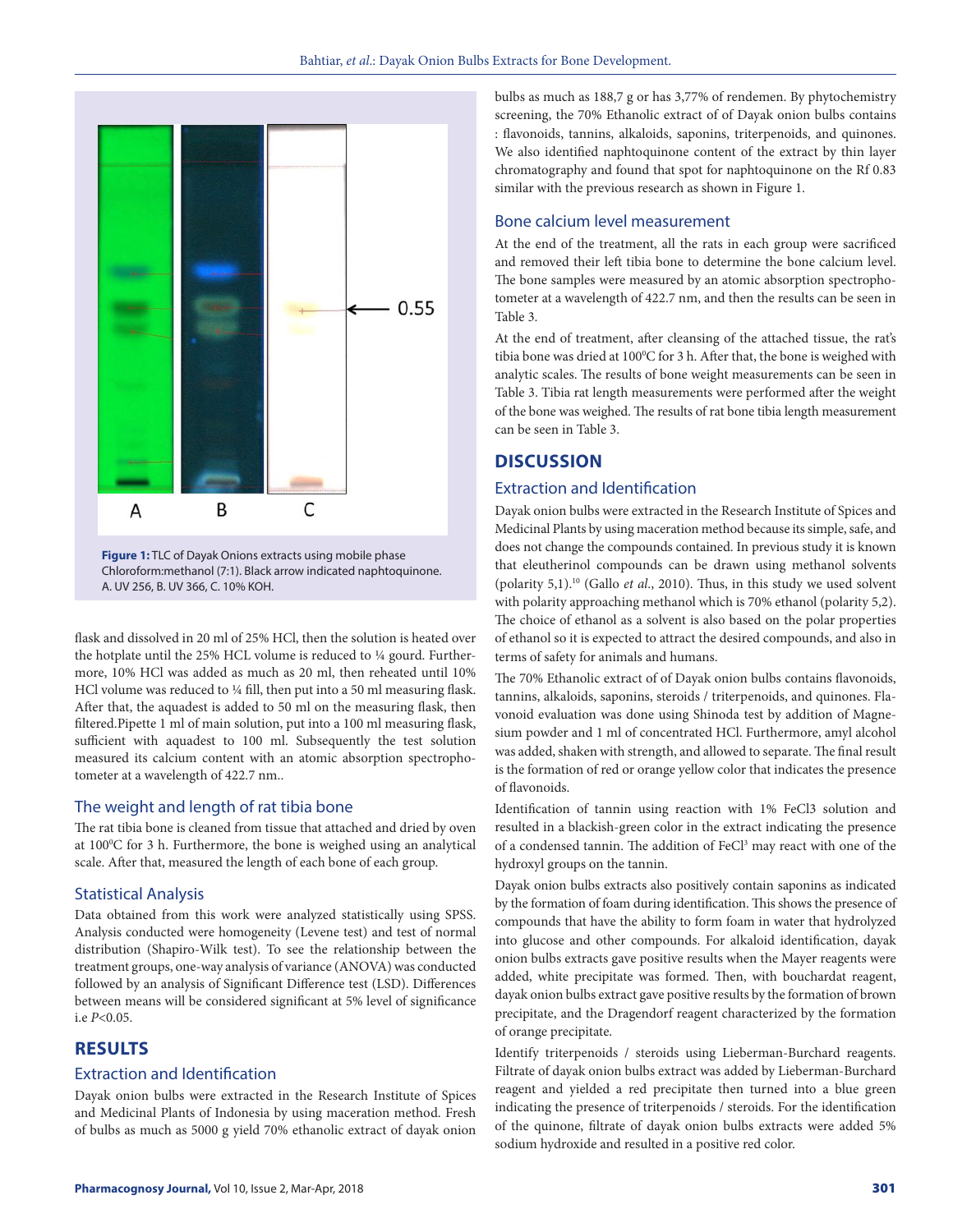| Table 3 : Tibla bone analysis.                   |                   |                                   |                              |                         |                              |                              |  |  |
|--------------------------------------------------|-------------------|-----------------------------------|------------------------------|-------------------------|------------------------------|------------------------------|--|--|
| <b>Treatment</b>                                 | Average $\pm$ SD  |                                   |                              |                         |                              |                              |  |  |
|                                                  | <b>Sham</b>       | <b>Negative</b><br><b>Control</b> | <b>Positive</b><br>Control   | Dose 1                  | Dose 2                       | Dose 3                       |  |  |
| <b>Bone Calcium</b><br>Concentration $(g/100 g)$ | $45.39 + 4.96$    | $35.99 + 3.70*$                   | $44.41 + 4.75$ <sup>*</sup>  | $43.93 + 3.20^*$        | $45.634.11*$                 | $49.05 + 1.54^{\text{*}}$    |  |  |
| Tibia Bone Weight (mg)                           | $274.95 \pm 9.64$ | $181.45 + 6.27*$                  | $270.40 \pm 17.86^*$         | $267.12 \pm 8.41^*$     | $284.85 + 9.77$ <sup>#</sup> | $286.38 \pm 11.40^{\circ}$   |  |  |
| Tibia Bone Length (cm)                           | $3.30 \pm 0.06$   | $2.63 \pm 0.08^*$                 | $3.27 \pm 0.08$ <sup>#</sup> | $3.25 \pm 0.10^{\circ}$ | $3.30 \pm 0.06^*$            | $3.38 \pm 0.08$ <sup>#</sup> |  |  |

Note : \*significant different to Sham (p < 0.05); #significantly different to Negative control

**Table 2: Qualitative analysis of Dayak onion bulbs extract.**

**Table 3 : Tibia bone analysis.**

| <b>Content</b> | <b>Result</b> |
|----------------|---------------|
| Flavonoids     | $^{+}$        |
| Tanins         | $+$           |
| Alkaloids      | $+$           |
| Saponins       | $^{+}$        |
| Triterpenoids  | $+$           |
| Quinones       | $^{+}$        |

#### Bone calcium level measurement

According to the Table 2, the average of bone calcium levels from highest to lowest is the third dose, dose 2, *sham*, positive control, a dose of 1, and a negative control.

The average of bone calcium levels with dose variation showed that there was a difference between dose group 1, 2 and 3. Statistical analysis showed that there was no significant difference between dose groups 1 and dose groups 2, but there are significant differences between the groups with a dose 1 and dose 3. There was no significant difference between bone calcium level dose group 2 with group Dose 3.

The average of positive control group is much larger than the negative control group. This is evidenced by using statistical tests showing a significant difference between the positive control group and the negative control group. Furthermore, statistical analysis showed no significant difference between the levels of bone calcium positive control group with a dose groups 1 and 2. However, there are significant differences between the levels of bone calcium positive control group with dose group 3. This shows that the dose of 3 significantly increased bone calcium levels, in which the calcium group calcium group 3 was higher than the positive control. High levels of calcium in the bone extract treatment group receiving 3 doses (18 mg / 200 g bw) showed that with the increase in dose of the extract then an increase in calcium levels in the bones.11 (Weitzmann *et al*., 2006)

#### Bone Weight Measurement

Based on Table 2 above, the average bone weight from highest to lowest is dose 3, dose 2, sham, positive control, dose 1, and negative control. The average tibial bone of the sham group is much greater than the negative control group. This is evidenced by using statistical tests showing a significant difference between the weight of tibia bones of the sham group and the negative control group. This indicates that the process of ovariectomy is successful and those rats are actually in a hypoestrogen state. Estrogen plays a role in bone growth and inhibits osteoclast activity through osteoprotegerin stimulation. Low estrogen levels cause increased osteoclast activity resulting in reduced bone matrix, calcium bone and phosphate deposits also decreased.

The average tibia bone weight of the positive control group was much greater than the negative control group. This is evidenced by using statistical tests showing a significant difference between the positive control group and the negative control group. Furthermore, statistical analysis showed no significant difference between the tibial bone weight of the positive control group and the dose groups 1 and 2. However, there was a significant difference between the tibial bone weight of the positive control group and the dose group 3. This indicated that dose 3 could significantly increased tibial bone weight. The high bone weight of the tibia in the group that received the treatment of the dose 3 extract (18 mg / 200 g BB) showed that with the increase of the dosage of extracts, the bone mass increased.

Bone matrix consists of organic elements, namely collagen fibers and inorganic elements which constitute two thirds of the weight of the bone. The inorganic element comprises calcium phosphate salts (85%), calcium carbonate (10%), and small amounts of calcium fluoride and magnesium chloride. Thus, the greater the bone, the greater the calcium content in bone.

#### Bone Length Measurement

Based on Table 2, the sequence values of the average bone length from highest to lowest were dose 3, dose 2 and sham, positive control, dose 1, and negative control.The average length of bone with those three dose variations in the extract dose treatment group showed that there was a difference. The result of statistical test showed that there was no significant difference between group of dose 1 and group of dose 2, but there was a significant difference between dose group 1 and group dose 3. There was no significant difference from statistic test of bone length of group dose 2 to group dose 3.

The average bone length of the positive control group was much greater than the negative control group. This is evidenced by using statistical tests showing a significant difference between the positive control group and the negative control group. Furthermore, statistical analysis showed no significant difference between the bone length of the positive control group and the dose groups 1 and 2. However, there was a significant difference between the bone length of the positive control group and the dose group 3. This suggests that dose 3 may increase the length Bone significantly. The high bone length in the group that received the treatment of 3 dose extract (18 mg / 200 g BB) showed that with increasing dosage of extract hence increase of tibia bone length size.

# **CONCLUSION**

Based on the research that has been done, it can be concluded that the 70% ethanolic extract of dayak onion bulbs has an effect on bone density. It can be seen from the increase of the calcium, weight and the growth of the bone. The best effect was obtained from dose 3 (suspension of Dayak bulb extract 18mg / 200g BB) seen from density parameter and bone growth.